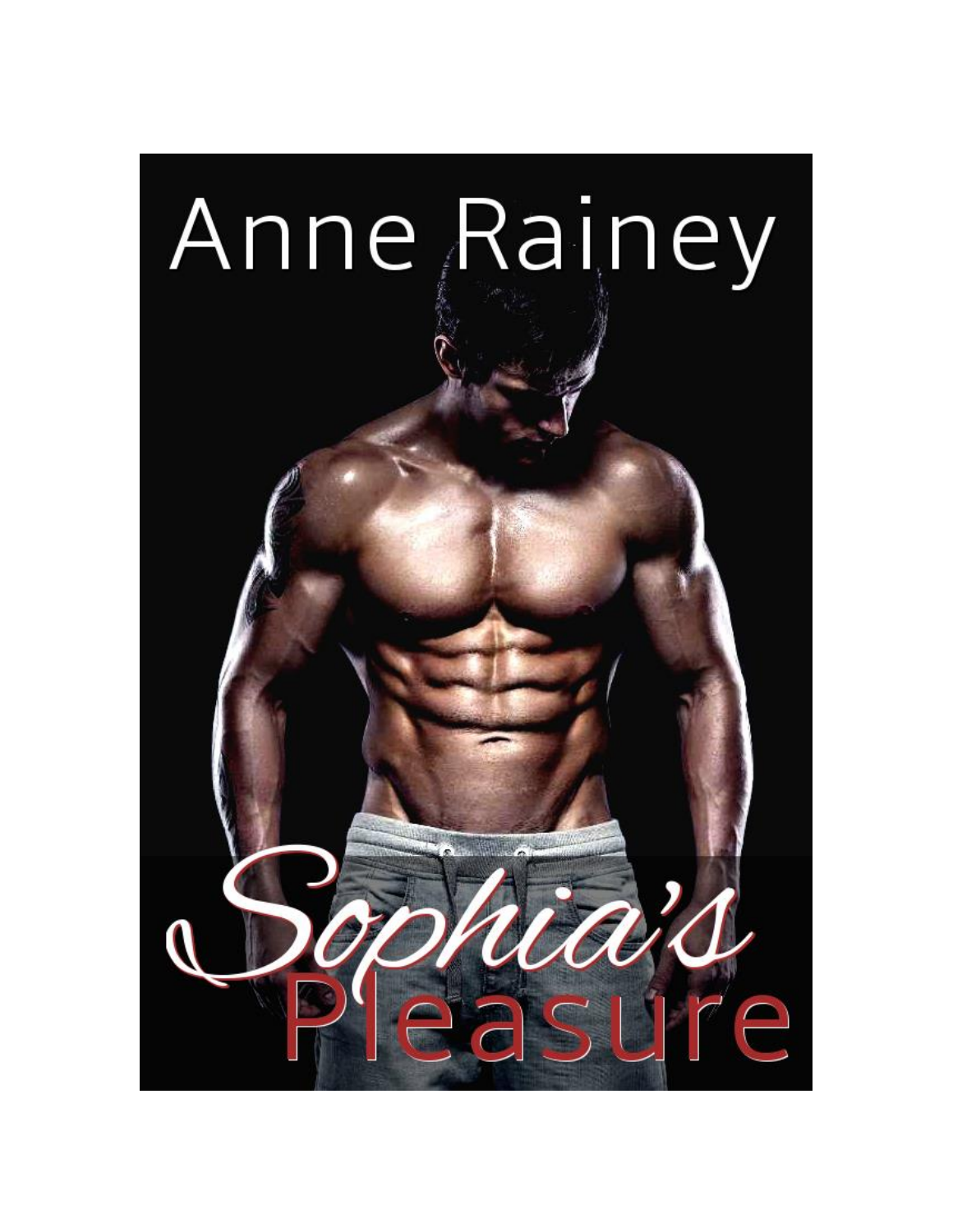December 2015

Copyright © "Sophia's Pleasure" by Anne Rainey

### Free Read – Not for sale

All rights reserved. No part of this book may be reproduced in any form or by any means without the prior written consent of the author, excepting brief quotes used in reviews.

# Sophia's Pleasure by Anne Rainey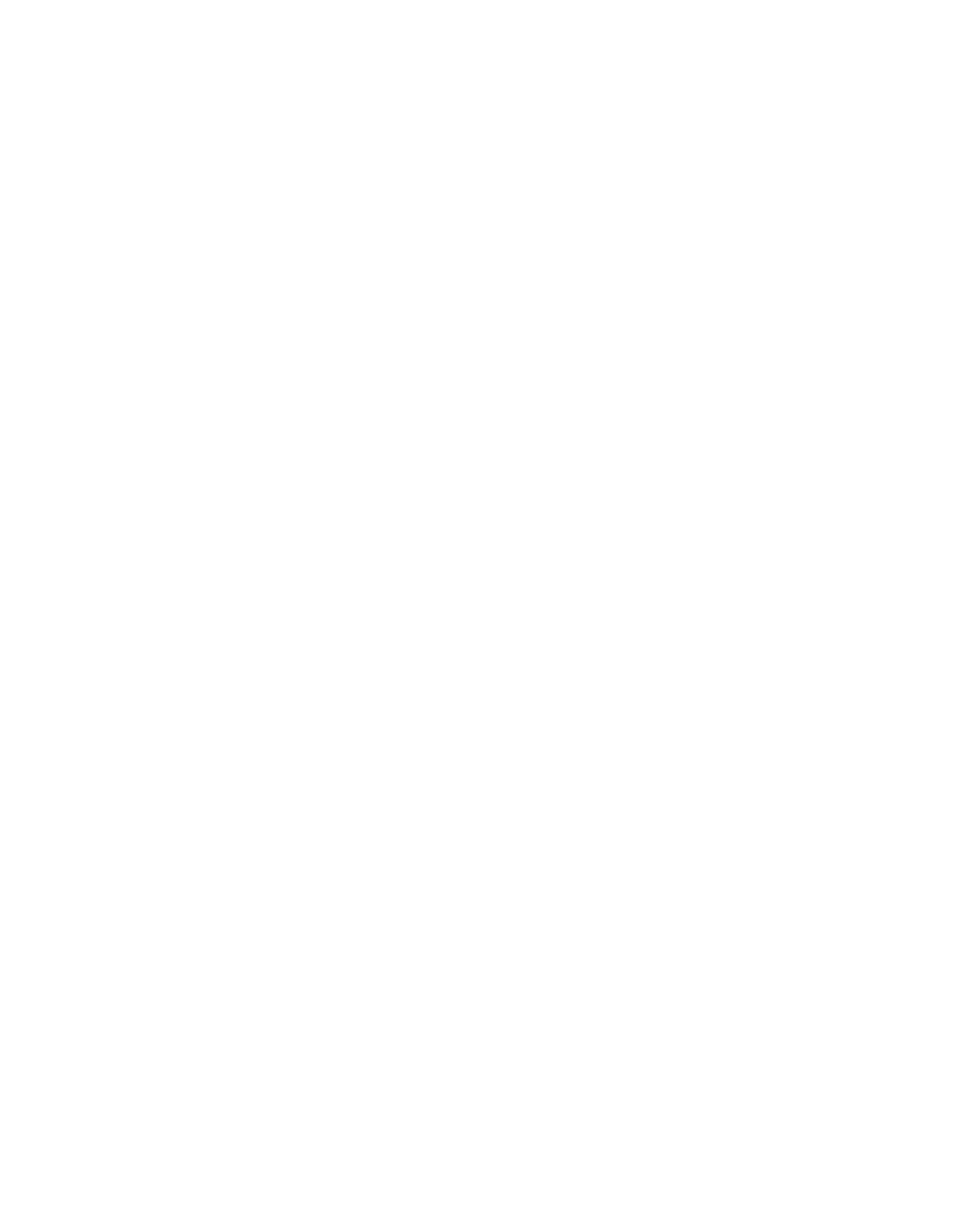## Part I

#### *I can't believe I'm doing this.*

The answer doesn't seem to matter as my body begins to respond the way I knew it would. I'm a quivering mass of anticipation. Cooper has the power to make or break me in the palms of his large, calloused hands and he knows it. The knowledge is etched on his handsome face too. But the moment he invited me into his home, he turned his body over to me. Only I can bring him pleasure. Whether he comes or not is up to me. He's my blank canvas and I'm the artistic genius. Six months ago I would never have let this happen. I had it in my head to keep thinks professional between Cooper and I. Not anymore.

With Michael I would have been ashamed to feel a trickle of moisture pooling between my thighs at the erotic images zipping through my head. He had always taken the reins and I had always let him. It was a good, strong relationship. But Cooper is different. Cooper isn't Michael. And I don't want to be the same Sophia with him. I want to be alluring and confident. I want him to see the part of me that I've been hiding from the world.

"Sophia, are you having second thoughts?"

I shake my head no. I'm totally sure this is what I want. To prove it, I step forward and unzip my coat. Cooper's gaze zeroes in on the skintight outfit I slowly expose. As the coat falls open, revealing the outrageous leather pantsuit, my face heats. I hear a low curse from Cooper. It isn't until I shrug my shoulders and the coat falls to the floor, exposing me completely, that I feel the full brunt of his desire. All his concentration is on me now. His gaze eats me up like candy. His hands are fisted at his sides as if he's trying to keep from reaching for me. God, how I want him touching me.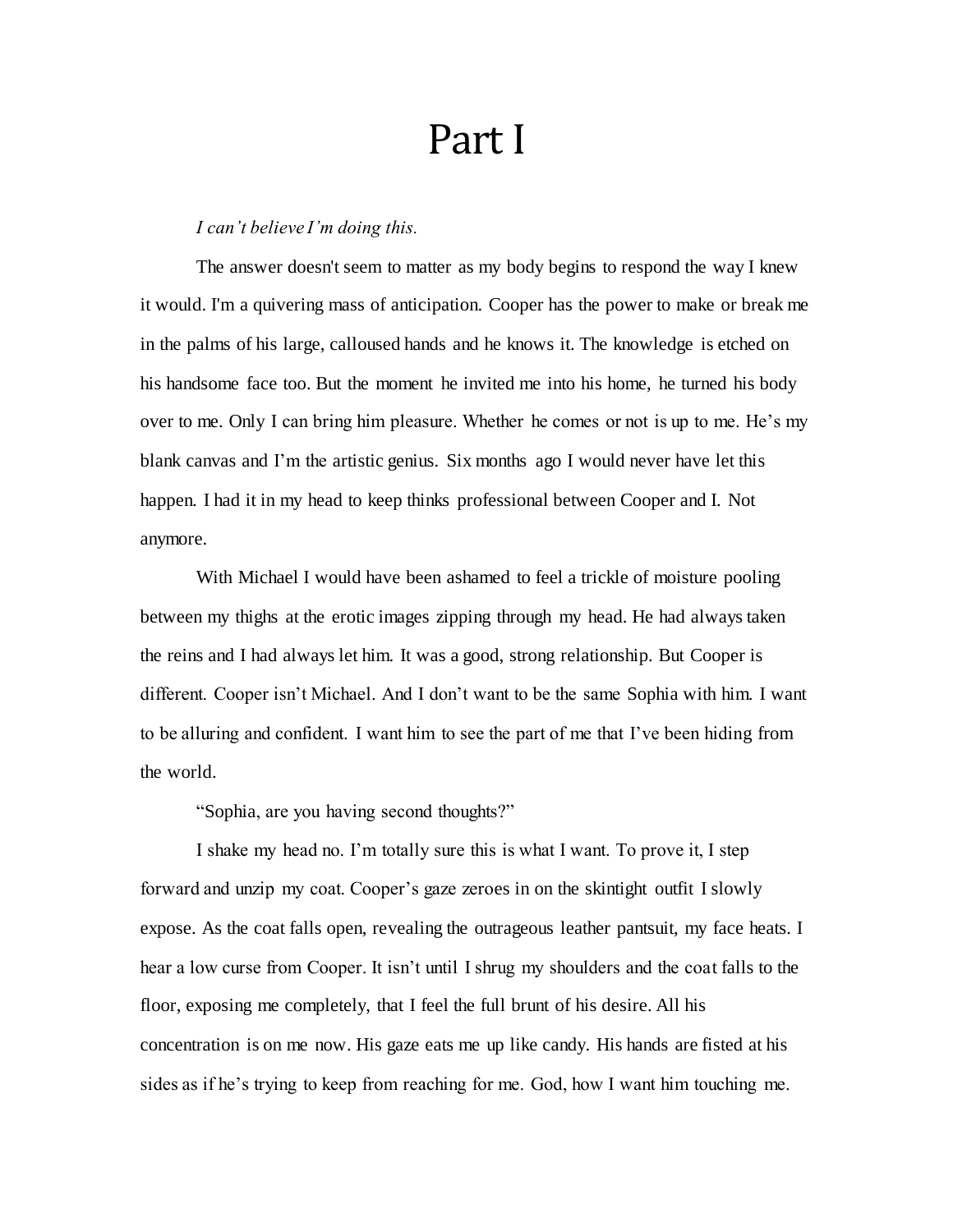Stroking my pussy and making me beg. It would feel so good because it's Cooper. The only man I trust. The only man I want. I've wanted him for months.

After the grief from losing Michael, I hid away from the world. Only Cooper had the guts to push into my gloomy personal bubble and pull me back to the living. He alone made me want to smile again. It was somewhere between him cooking for me to keep me from starving to death and him dragging me to the park to go jogging with him every Saturday morning that I realized the truth. I was falling in love with him. I didn't want to, not at first. I knew how much love hurt when it was torn away from you. After the car accident that had taken my sweet Michael from me, effectively shattering my perfect world, I told myself I'd never let a man get that close again. I'd never share my bed, my body and definitely not my heart. Not ever.

But I hadn't expected Cooper. Hadn't anticipated his persistence. Hadn't foreseen the flash of heat that zipped through my body every single time he came near. And even though I know it's dumb to let this happen, for this one moment in time I know the universe is on hold for us. He isn't my assistant tonight and I'm not his employer. We're just a pair of lovers about to experience something exquisite.

No words are uttered as he closes the distance separating us. His palms cup my face. For a brief moment I close my eyes and savor the feel of his rough palms against my skin. I've ached a thousand times for it and now that it's finally happening it's almost overwhelming.

"I've wanted you for too damn long," he says in that deep, rough voice that I've come to crave day in and day out. "You have no idea how many times I've thought of you." He looks me over and a slow grin appears. "Although, I had no idea you owned anything quite so…sexy."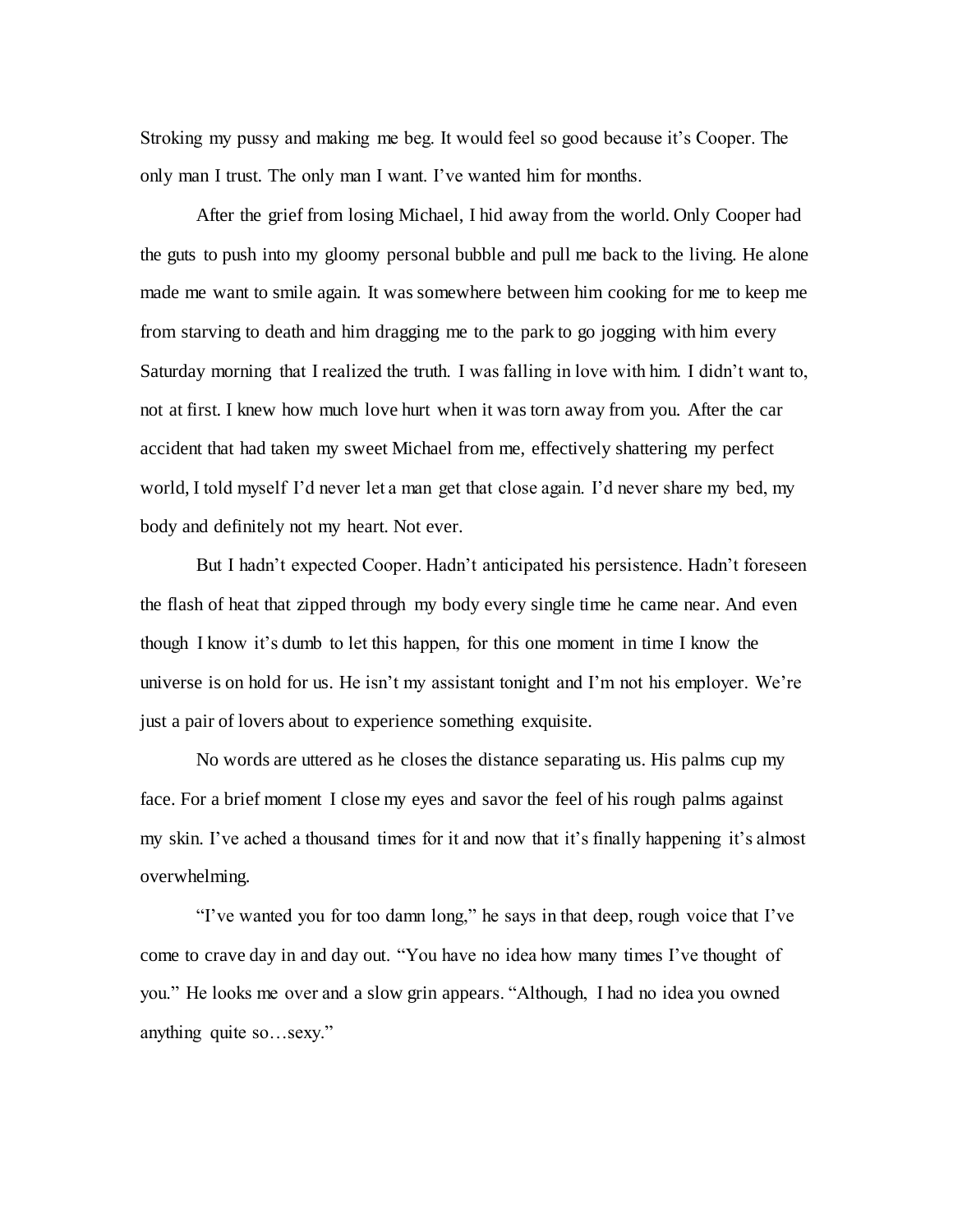"I didn't," I confess, enjoying the feel of the butter-soft, red leather against my skin. "It's new."

His chocolate-brown eyes turn warm with emotion. "Did you buy it for me, sweetheart?"

I nod, and my heart speeds up. "I wanted this night to be special."

He drops his hands to his sides once more. "And you want to be in charge." "Yes."

He walks me backward until the backs of my knees hit the couch. I fall onto it and stare up at him. He smiles, then turns and closes the door I've just entered. I listen as the lock snicks into place and I know that the moment to back out has vanished. I feel it in my bones. I'm the one in charge of the pleasure ahead. Oh, God.

I'm relieved, because while he took the lead, he also took with it my embarrassment. I watch as he turns and comes back to me. Standing so close I can almost feel his heart beating erratic and frantic. He's every bit as excited and it thrills me.

"Undress," I softly order.

He starts stripping out of his clothes, wasting no time on small talk or nonsense, and before I can blink twice, he's completely nude. He's beautiful. The odd adjective springs into my mind as I stare at his erection. I want to worship his masculine beauty for an eternity. My grammatically correct brain flees in the face of my sexy afternoon treat. His strength is in every muscled plane of his body. I let my eyes travel over him and I stop, again, on his heavy cock. Thick, hard and long and it juts out from his body with pride. My hand reaches for it. I wrap my fingers around his girth, glad when I'm unable to encompass the thick shaft, and close my eyes on a sigh. This moment has been on my mind, day and night. From the first time I spoke to Cooper, I had dreamed wet, erotic dreams about loving him, and I mean for it to last.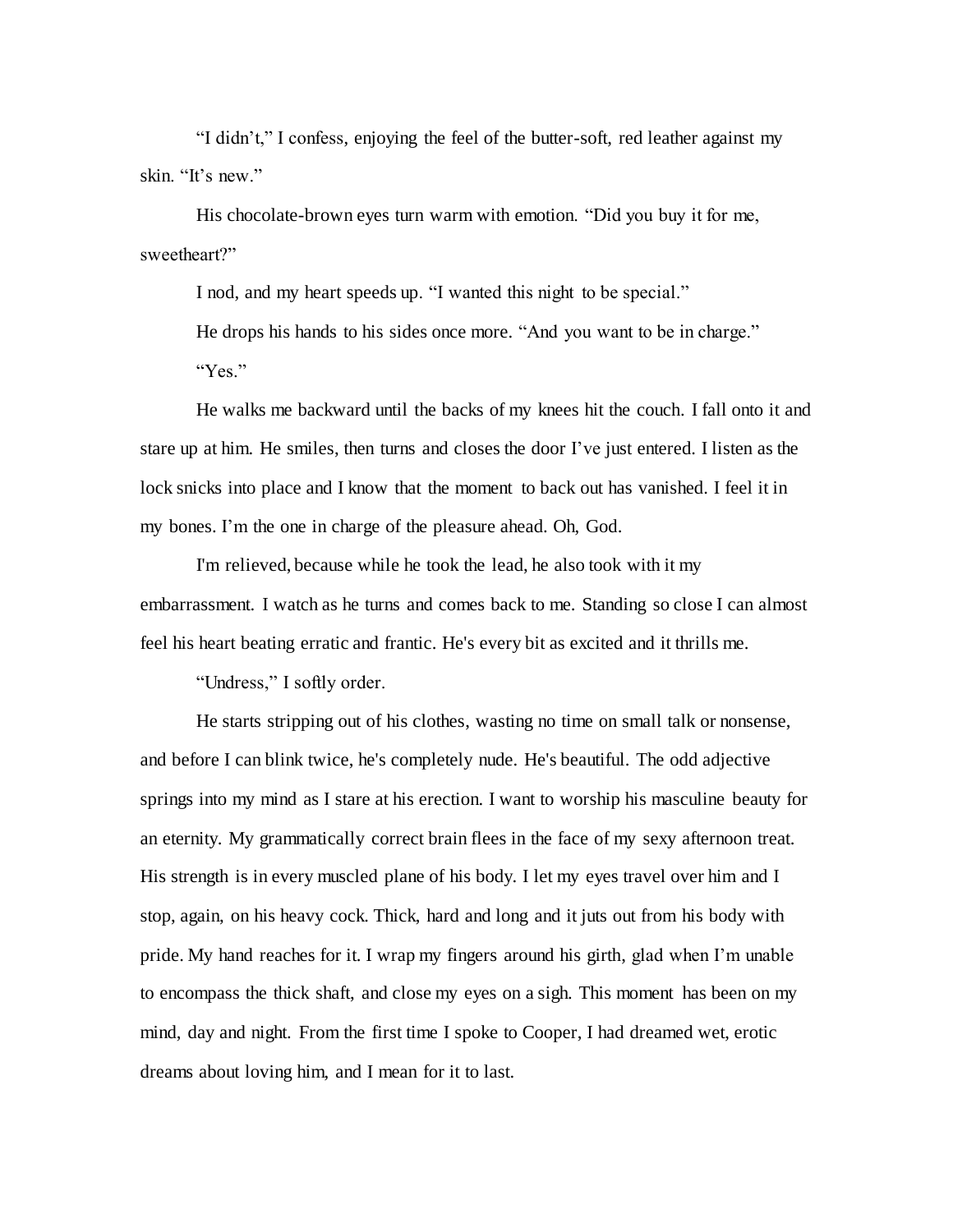I squeeze my fist, eliciting a groan from him and he pushes his groin forward, trying to attain something just out of his reach. A thrill runs up and down my spine as I feel a shot of power run through me. The skin-tight, shiny red PVC pants and spiked heels make me feel sexy and in charge. The scooped-neck vest I chose for this special occasion has little zippers over each breast and I can feel the cold metal teeth against my hard nipples. The idea of Cooper unzipping them, exposing my tits, turns me on.

"On your knees," I order, needing to see him obey.

When he sinks down in front of me, his powerful thighs spread wide and his impressive erection bobbing up and down, I nearly come right then and there. God, it's been so long since I've felt any sort of excitement. Without even touching me, Cooper is turning me inside out.

He winks just before lowering his head. "As you wish…Mistress."

My temperature spikes. The word feels right coming from him. It feels real. "Put your arms behind your back," I tell him. "I want your total surrender." He quickly moves to obey and my clit begins to pulse. "You're such a good pet," I tell him, knowing how important praise is. Good behavior should always be rewarded. I'd learned that during my marriage with Michael. He'd been very good at rewarding me. I'd been well trained and I still miss him.

But this time around I wanted to be reborn. I wanted to watch Cooper bow for me. Beg to please me. I craved that and I knew he did too. That's what made this moment so special. We both ached for the same thing.

Slowly, I come to my feet and walk to the coffee table where I'd placed my black bag earlier. I reached down and slid the zipper back and pulled out a wooden paddle I had tucked inside. When I came back to Cooper, I was pleased to note he hadn't looked up. He had to be curious, but his gaze stayed obediently on the floor.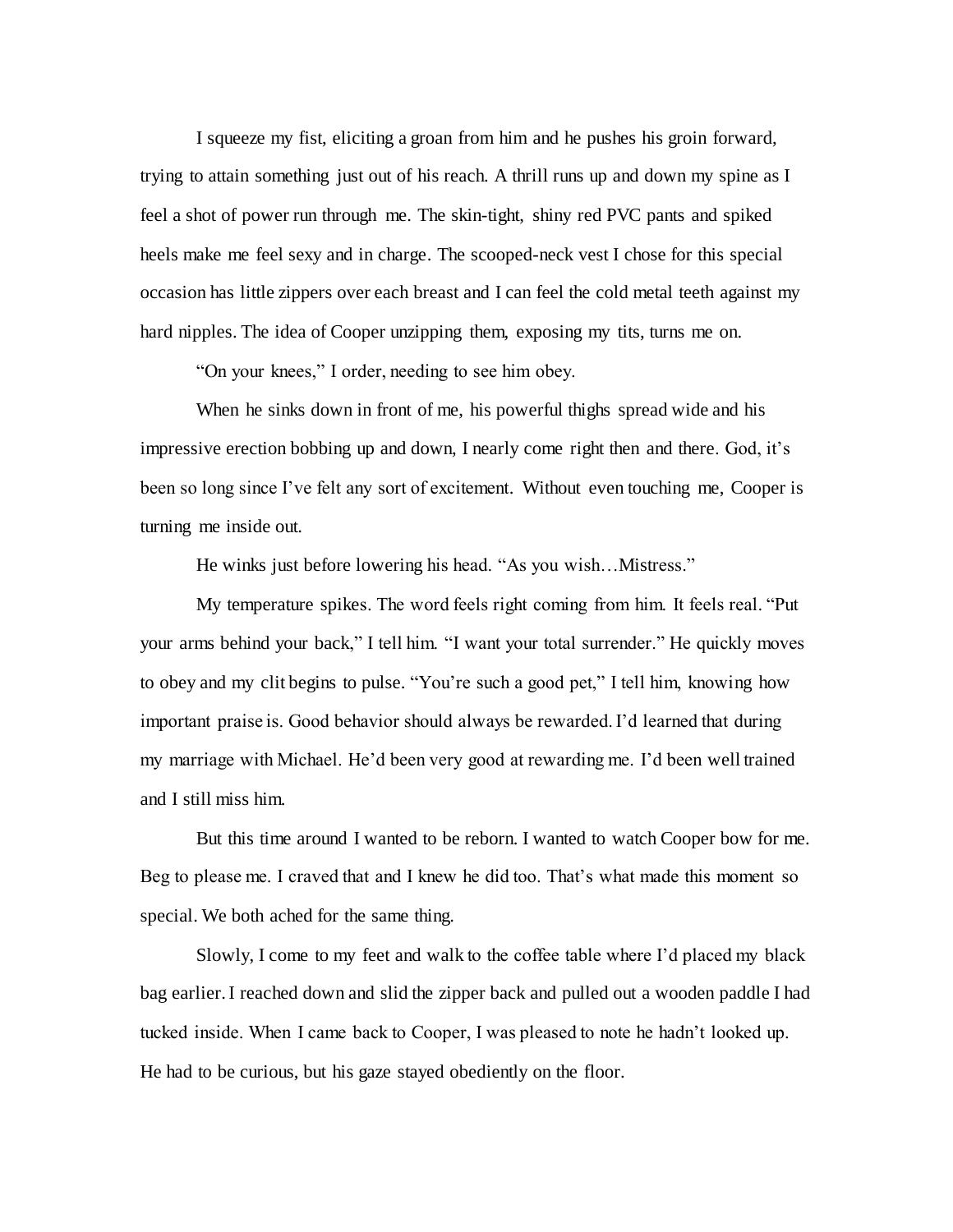"I like you on your knees, Cooper. It turns me on." I waited to see if he'd reply, but he stays silent. The only indication that he heard me was in the flexing of his biceps. He had drool-worthy biceps. I'd always felt he would make a lovely pet. "You show remarkable restraint, love. That pleases me. I think you deserve a treat."

I place the paddle beneath Cooper's chin and force his gaze to mine. Flames of desire lick over my breasts and pussy as his hot, savage gaze eats my alive. I had to swallow and take several breaths before I could speak without trembling. "Unzip my tits, pet."

Cooper's grin is delicious when it comes. Very slowly, he reaches up with both hands and pulls the tabs on the zippers back, revealing the round fullness of my breasts. My nipples tingle when his fingertips accidentally brush across them.

"Good boy," I praise him. "Now, pull them out and suck my nipples."

"My pleasure, Mistress," he growls low as one large hand slides inside the opening he's created. He tugs until both my breast is framed by the shiny red material. Then he does the same with the other. I couldn't help the moan that escapes as cool air teases my sensitive tips. I keep my gaze on Cooper as he leans forward and licks. I cupped the back of his head, aching and ready for him already.

"I didn't say lick," I chastise. "Suck it like you were told, pet."

Cooper hums, as if my angry tone turns him on, then he opens his mouth and sucks my tit into the hot cavern of his mouth. I grab a handful of his hair and hold him to me; loathe to let him go anytime soon. His tongue strokes the hard bud and my clit throbs, all but begging for his touch. As he moves to the other breast, suckling hard, arrows of sensation rip through me.

"Oh, God, that feels so good," I moan as my pussy swells and dampens for his touch.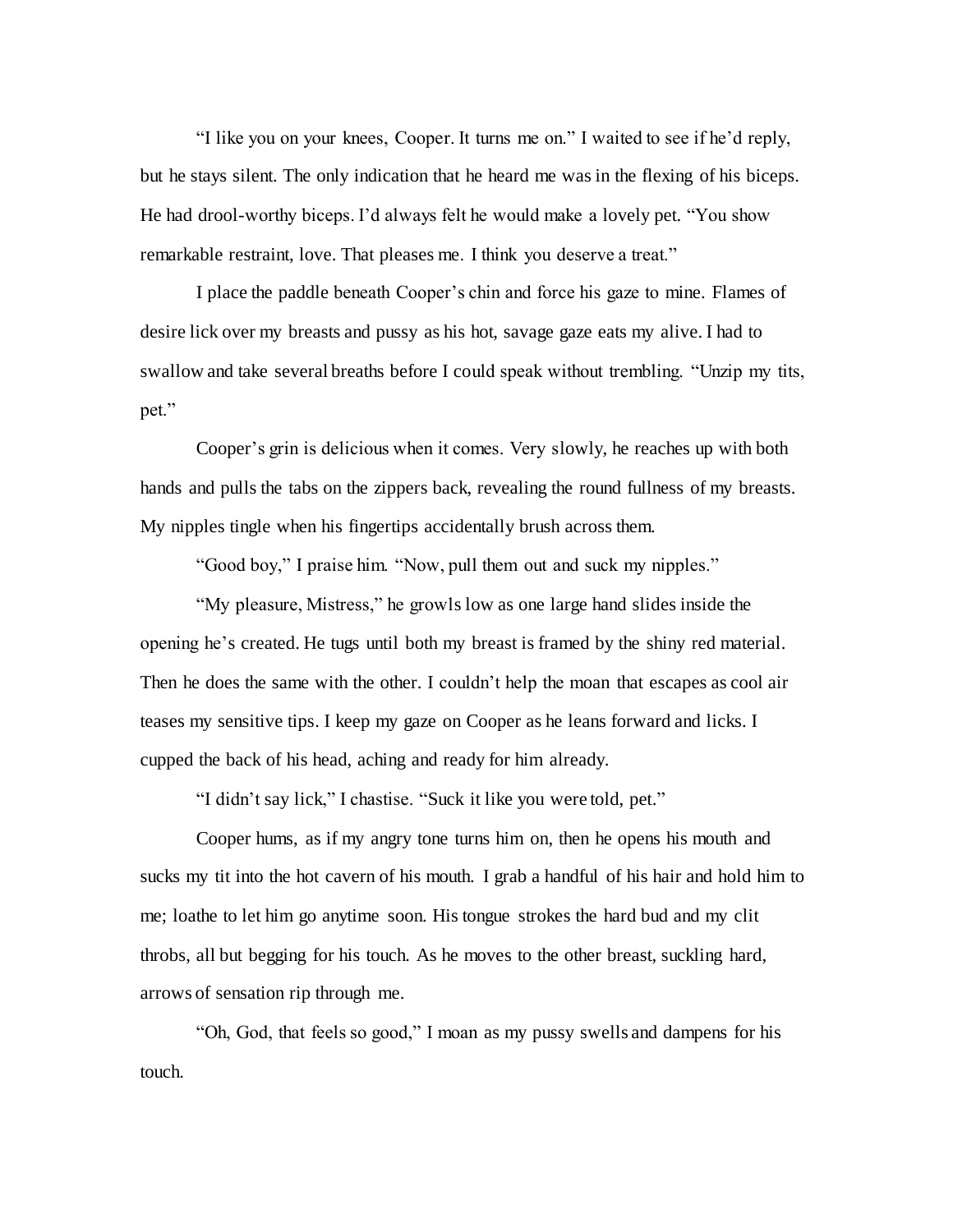"Damn, I want to eat you up," Cooper whispers a second before he gently bites down, nibbling on me as if I were a luscious dessert.

"Stop," I demand and tug on a fistful of his rich, dark hair. The little sting forces Cooper to remove his mouth. "You weren't told to bite." I move around until I'm standing directly behind him before I bring the paddle up in the air. I watch him stiffen mere seconds before the wood smacks his buttocks. He curses, but he doesn't move. It's a measure of his devotion to me, to us, and my heart melts. I swat him twice more before I stop and move back to the front of him. His face is flushed and his dick is dripping with pre-cum. But he doesn't speak. Not a single word. The wild hunger in his gaze tears at my restraint. I'm desperate to fuck. To feel all his untamed strength between my legs, stretching and filling me. God, he's amazing and I don't know that I deserve him. But I'm just selfish enough not to care.

When he sits gingerly back on his haunches and looks up at me, I nearly cave. Christ, even on his knees he has a commanding presence. Cooper is the type of man who doesn't need to speak to convey an air of authority. I suppose that's half the thrill of watching him submit. The knowledge that he never goes to his knees for anyone but me is a major turn on.

His huge cock pulses with the need for release. I lick my lips as a pearl of creamy moisture glistens the bulbous tip. No way can I resist the invitation to lick it off. I step forward and get down on my hands and knees in front of him. With his eyes on me, I lower my head over his erection and swipe my tongue around that gloriously fat cock before I suck the tasty treat into my mouth. The warm sticky liquid coats my voracious tongue. His rich taste is exactly what I need in that moment in time, but Cooper's harsh groan forces me to pull back. His hands are fisted at his sides as his gaze pins me in place.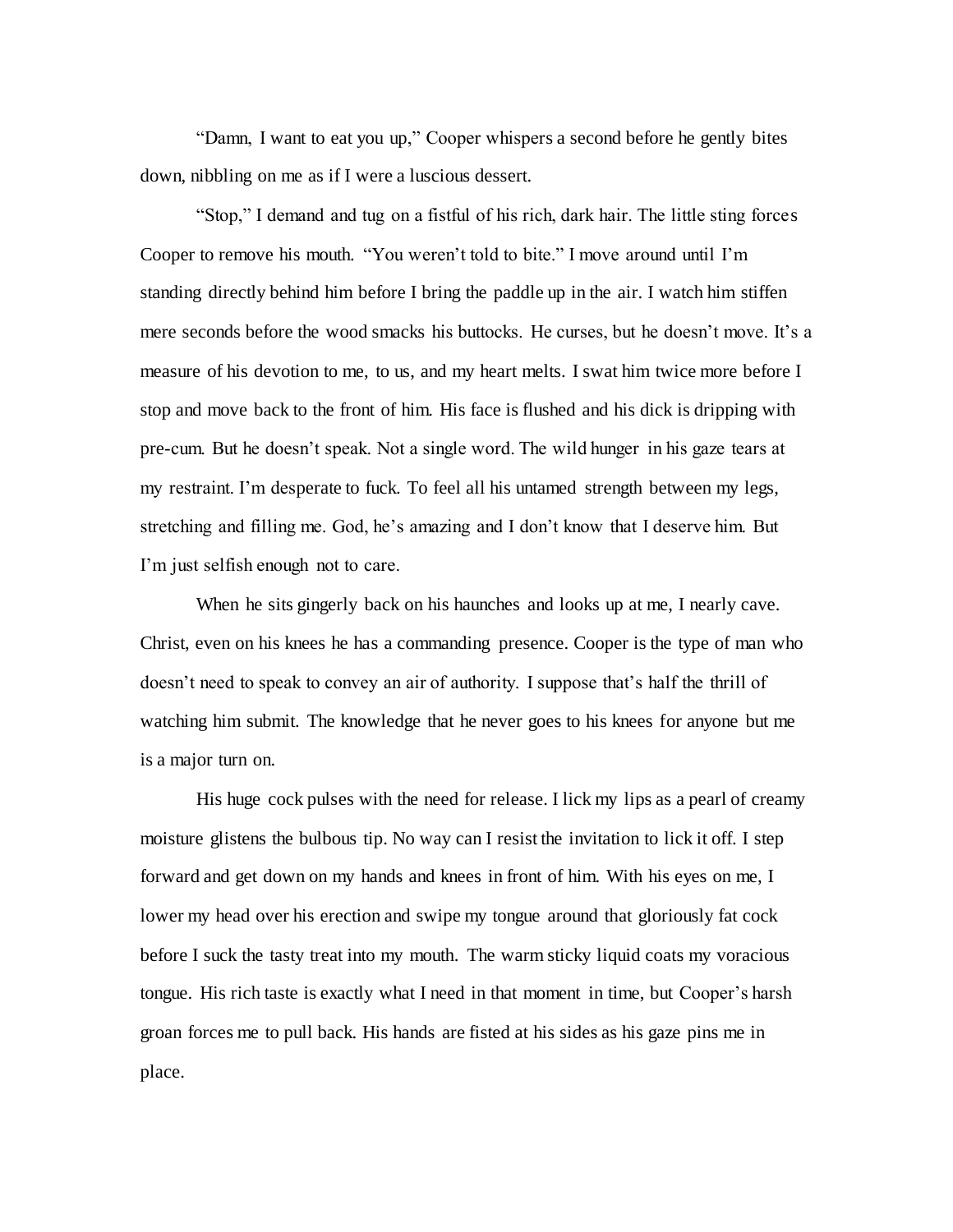I knew our game had only just begun.

As I lean back, I let my palm smooth over my leather-clad hip, before venturing to the juncture between. As my fingers pass over my pussy, the soft leather hardly a barrier, Cooper's mouth thins. A trickle of sweat travels down his chest and I had the urge to trace it with my tongue.

Instead, I take my other hand and wrap it around his cock and squeeze. Cooper curses, but doesn't move. "Mm, your dick is beautiful." I smile and tilt my head to the side. "And it belongs to me, doesn't it, pet?"

"Yes, Mistress," Cooper growls. "But if you squeeze the damn thing one more time I'm going to come all over your pretty fingers."

I chuckle at his utter frustration and release him. "I'd be very upset if you decided to finish before I had a chance to play." When I move to sit on the couch I could feel Cooper's pent-up need. As I spread my thighs wide, revealing the snap closure over my crotch, his gaze lifts. "Do you like the view?"

He nods. "Yes, Mistress, very much."

I extend a hand toward him. "Come here. Crawl to me and unsnap it then."

Apparently Cooper doesn't need to be told twice. Within seconds he's sitting in front of me. My face heats as he arrogantly runs his hand over the smooth, shiny material covering my pussy. I slap him away. "Were you told to touch?"

Cooper balls his hand into a tight fist as he shakes his head. His anger at my reprimand is so brilliantly clear. I can't help the pool of moisture between my legs. "Unsnap me, pet."

Without an ounce of hesitation, Cooper pops the first snap. I shudder beneath his touch and know that when he gets his hand on my flesh I'll explode. I won't be able to help myself. I've waited entirely too long for the feel of his caress.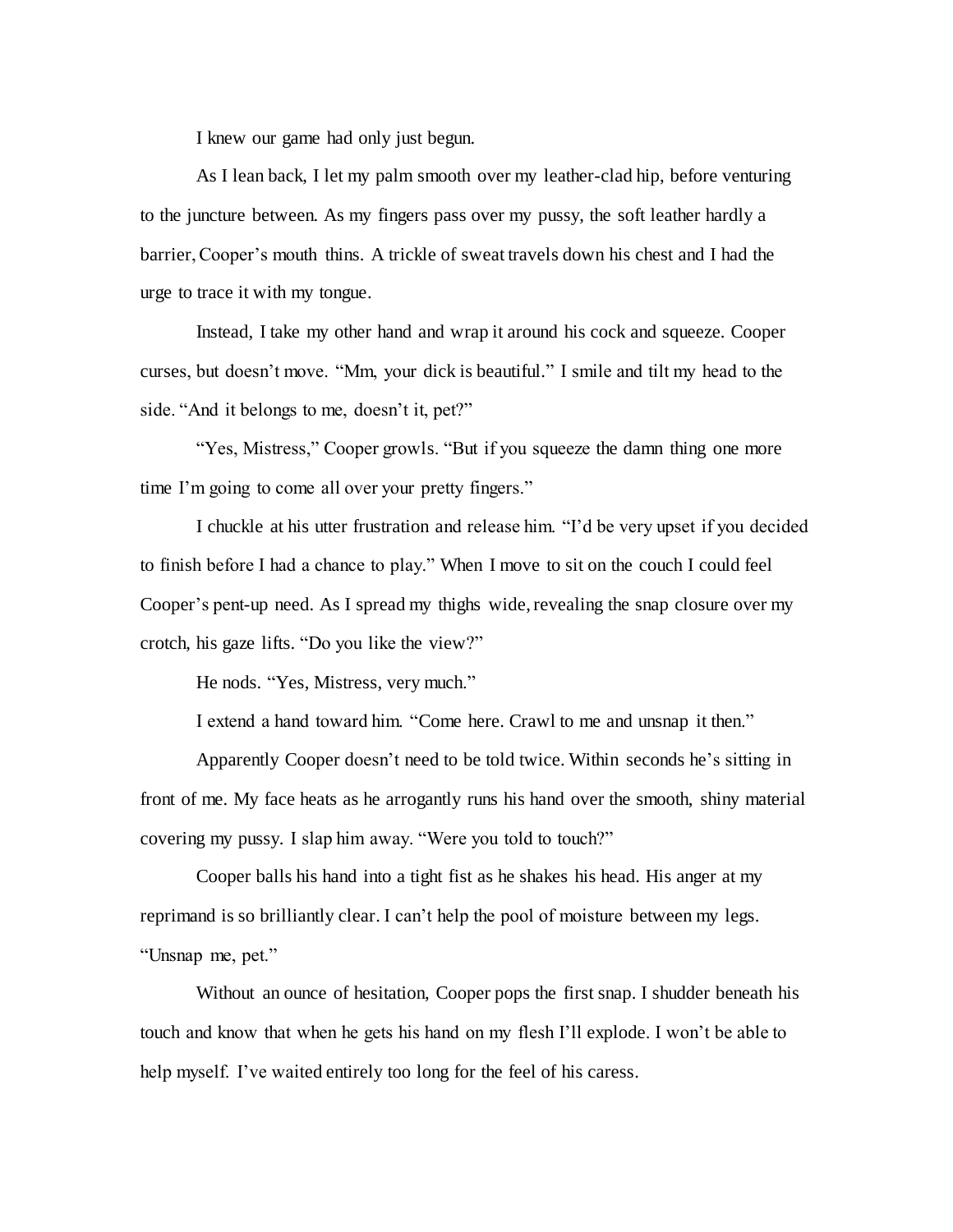He pops two more snaps and I hear the deep timbre of his voice as he curses. I run my hand over his abs and hum my approval at his hard body. "You're beautiful," I praise him. "My beautiful lover." I stroke a finger over one of his nipples. It pebbles for me. "Do you want to taste my pussy? Would you like that?"

"Fuck, yes," he says as his gaze snares mine. "I want to kiss it. I want to tonguefuck you until you scream." He undoes another snap, then one more, revealing my soft, bare skin.

I'm not wearing panties and I know he likes what he sees. His nostrils flare as if taking in and savoring my scent. His smile is slow and sexy when he sees the evidence of my arousal. Cooper unfastens the remaining snaps as if he has all the time in the world. When he pushes the material wide and gets an eyeful I feel his hands tremble. His restraint costs him dearly. I love him all the more for it because it's proof how much he wants to please me. How much he's willing to give up for me.

Cooper's cock flexes, his balls drawing up tight. Not only weren't there any panties, but I also waxed. He lets one finger stroke the baby-soft skin and a whimper slips from between my clenched teeth.

"I like this," he whispers. "Such a lovely treat."

"I hoped you'd appreciate my efforts."

"You did this for me." He made it a statement, but I nod in confirmation anyway. His gaze darkens with possessiveness. "Mine."

That single word turns my legs to Jell-O. I dig my fingers into the couch cushion to keep from dragging him on top of me.

Cooper inhales my scent. "Damn, that's sweet," he growls as his head descends. He kisses the soft bare flesh first, as if needing to show me how much he adores the gift I'm offering him. I clutch his head between my palms.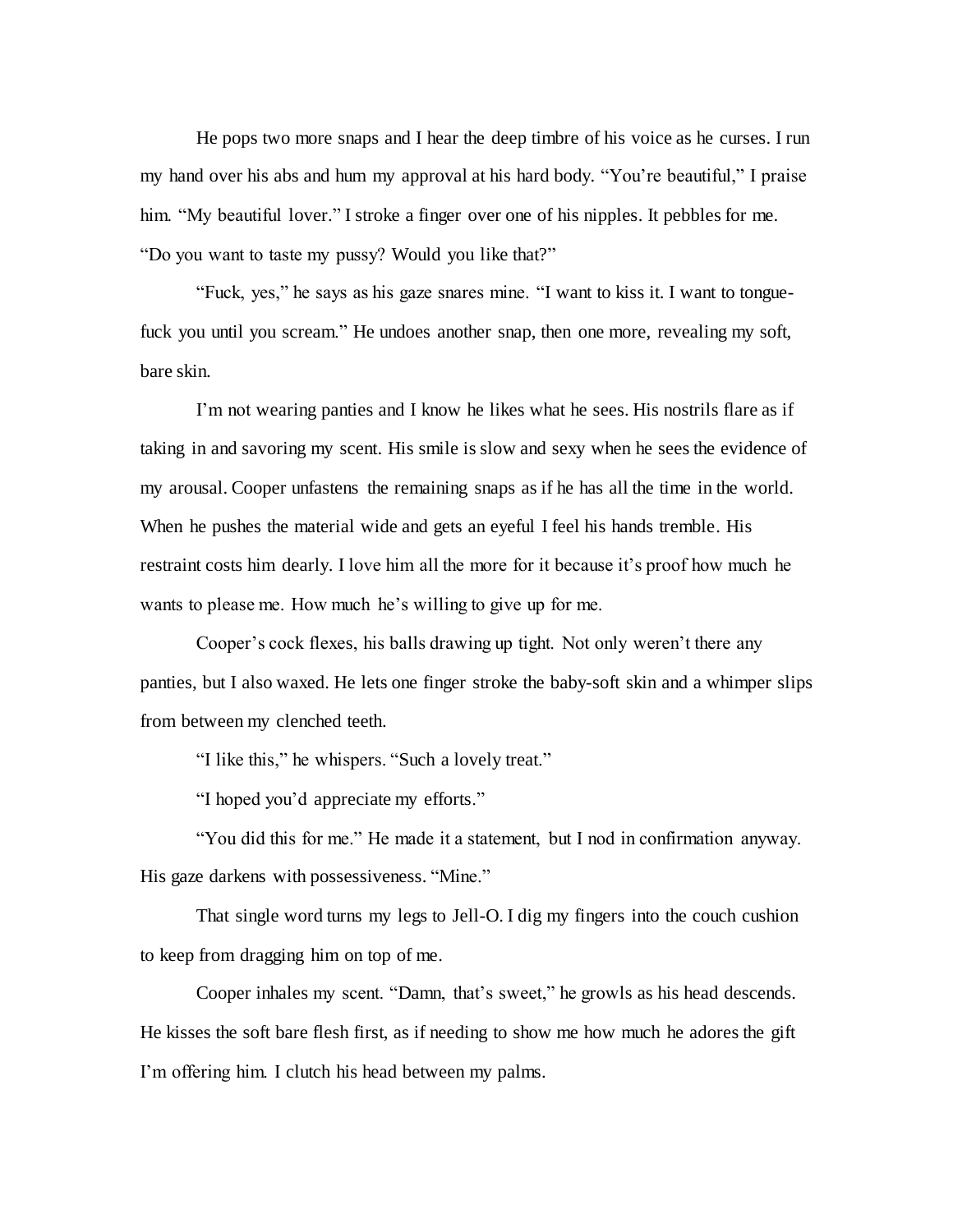"Oh, God," I groan.

Cooper slips his hands beneath my ass and holds me still. "May I?"

I nod, unable to voice my commands. That time is over. All I want now is Cooper.

He swirls his tongue over and around the little knot before dipping inside my tight, hot passage. The instant my sweet cream hits his taste buds Cooper seems lost to our little game. It's as if I've invaded his senses. As if I've slipped inside his soul. The same way he's slipped inside mine. We breathe the same air. Feel the same drowning desire to explore each other completely.

Cooper licks my slit and a rumble emanates from his chest. I'm entranced by his feral response. "I want you needing me, Soph," he whispers against my hot, wet flesh, "Only me. Always me."

"I only have time for one pet, Cooper," I admit. "And that's you."

There is something primitive and savage in his expression as he says, "Good, because I wouldn't be at all happy if you decided to share, Mistress. I'm a greedy son-ofa-bitch."

I tried to reassure him, but it was useless. Somehow he'd turned the tables. Now, the only thing I want to do is surrender. Cooper spreads my legs wider and tastes my pussy. He kisses the tip of my swollen and sensitive clit, clearly eager for my body to give him total began to move against his mouth. As he parts me with his fingers and sinks his tongue deep inside my opening I thrust against his face. He knows I'm close. He nibbles on my clit, teasing the sensitive bundle of nerves.

"I've never been a jealous man, but I know if any other man dares to touch you I'd happily break their hands."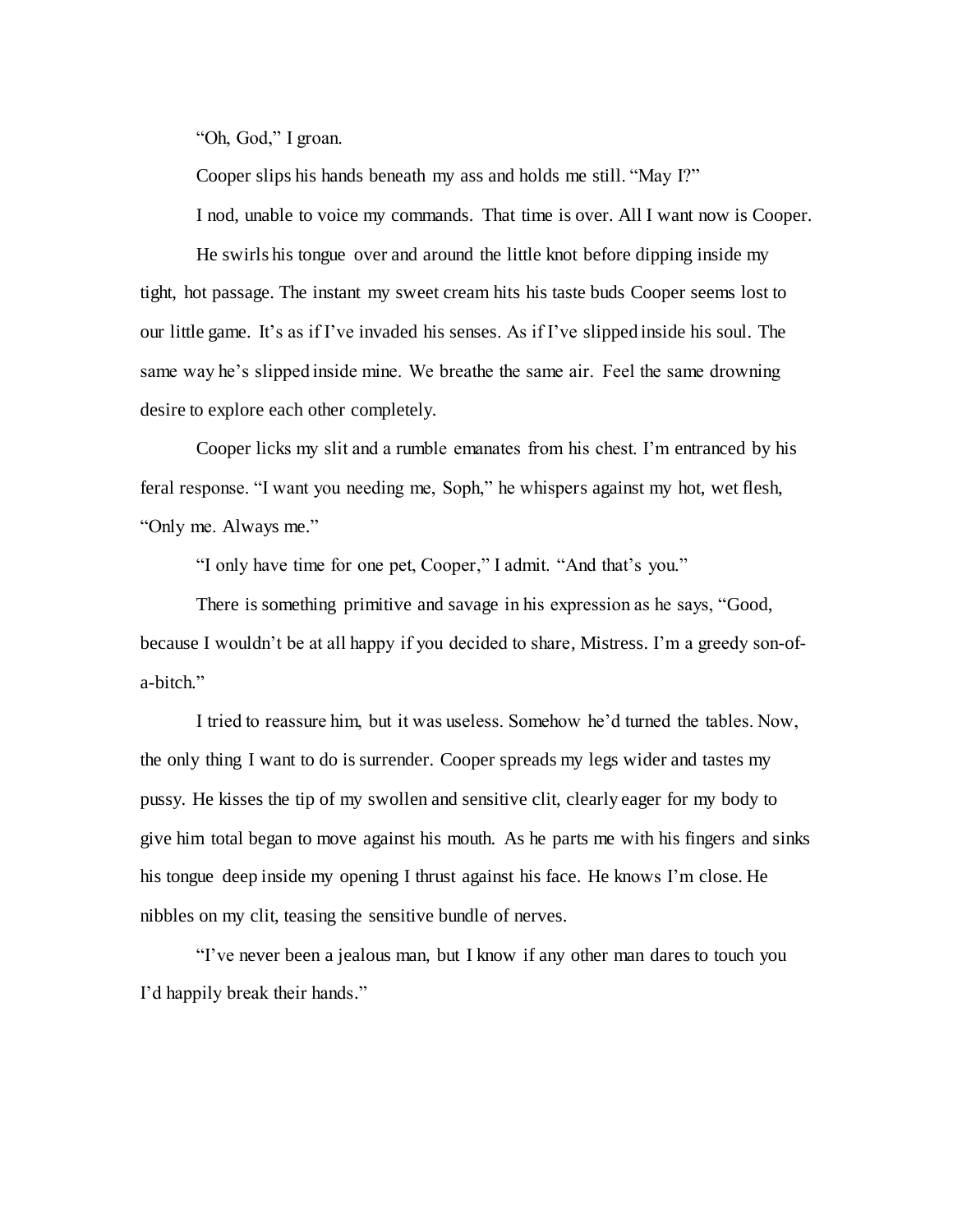Her body shudders at his words. He moves away from my pussy and instead uses both hands to grasp the shiny red material of my pants and yank. It gives way to his strength, exposing the curve of one hip and thigh.

"Cooper," I whimper.

"Beauty," he says. "Sheer beauty." He put his mouth on my inner thigh, licking and suckling until a small purplish circle starts to take shape.

"I'm going to want to mark you too," I tell him, my voice husky with arousal.

"Imagining your pretty head between my thighs, nibbling and teasing is damned appealing." He winks. "I'm putty in your hands, Mistress."

Cooper begins sliding his tongue in and out of me, slowly, building my pleasure by small degrees. He uses his thumb to stroke over my clit. All too quickly I'm moaning. I bury my fingers in his hair, anchoring him to me as I ride out my glorious climax.

Several seconds later my hands fall away. Cooper stands, and as I watch, he wraps a fist around his cock and squeezes. "Yes," I murmur, as my gaze takes in the delicious show. My lips part as I attempt to drag air into my lungs.

Cooper reaches down and cups my chin. Our gazes lock as Cooper groans, "I need you."

I smile and stand. "I've needed you for too long."

As skillfully as possible in that moment of quivery legs and fast breathing, I bend and pull off the high heels and peel away the remnants of my clothing. He feasts on me, as if imprinting my curves to memory for all time. My seductive movements seem to shred the last thread of Cooper's control. He pumps his cock, and I'm captivated by the thick, bulbous head that's so full and eager.

I close the distant between us. "I want your fat cock inside me."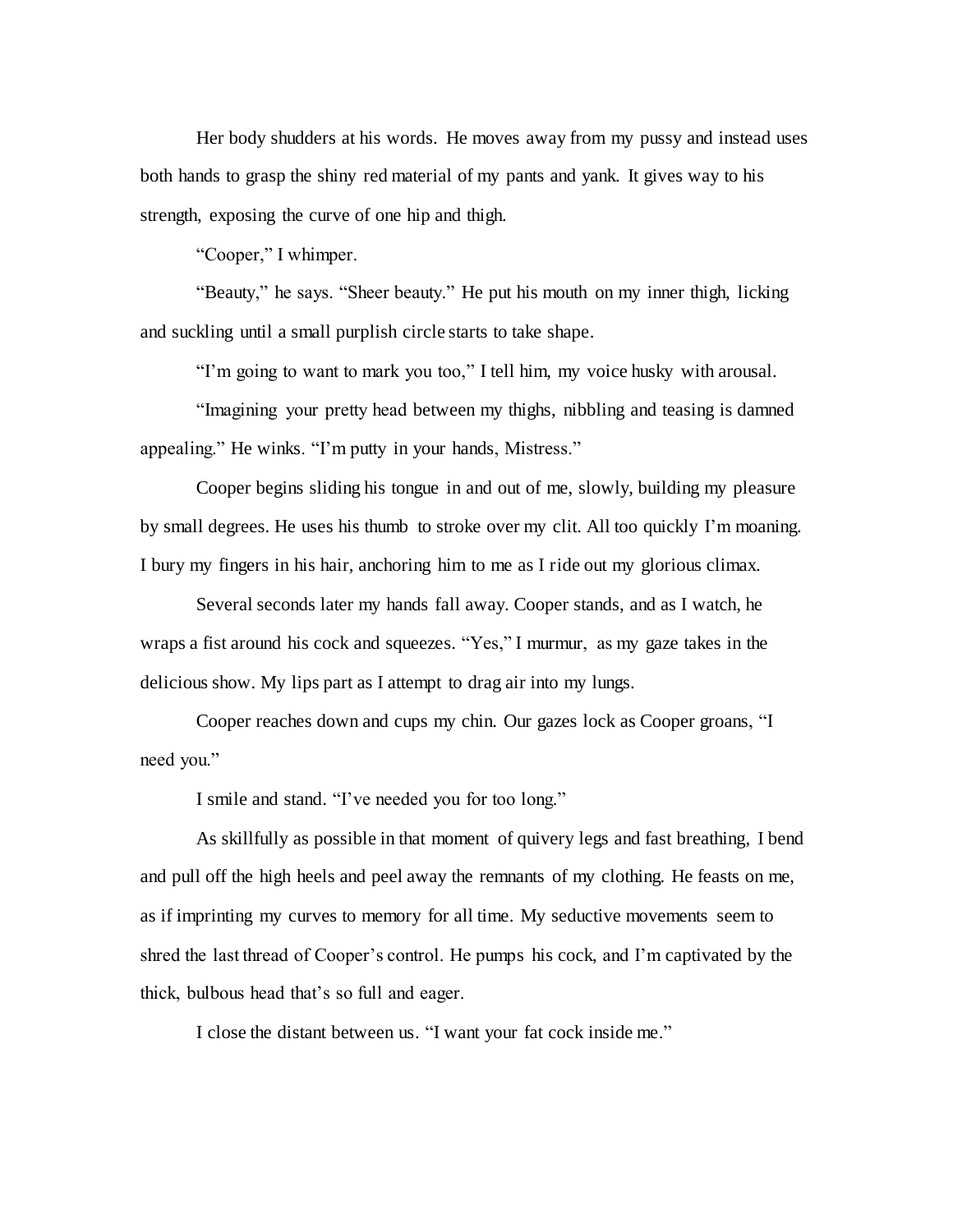I could see that my breathless voice, so filled with eagerness, drives him to the very brink of madness.

"I've ached, Soph," he admits in a low tone. "For you."

"I'm sorry I took so long," I reply, suddenly wishing I hadn't wasted so much time wallowing in my grief for Michael.

"It doesn't matter now." He strokes my cheek with a single, calloused finger.

"You're here. You can put us both out of our misery."

"Why didn't you come to me?" I ask, even though I think I know the answer.

"At first I knew you needed time," He murmurs. "Michael meant a lot to you and

I understand that. And I was prepared to give you all the space you needed."

His sensitive nature has my throat nearly closing with emotion. "And now?"

His large, capable hands grasp my hips and perches me on the edge of the couch.

He cups my breast. "I'm just glad you finally succumbed because I was all prepared to throw myself at your feet."

I cradle his face in my palms. "Such a giving man," I whisper. "I'm not sure I deserve you."

"The past doesn't matter. We're here now. That's all that matters." He lowers his body on top of mine, and begins slowly pushing into my narrow passage. "God, you feel so good. So damn hot and tight."

I shudder. "Cooper," I breathe out.

"Yeah, I know," he groans, as he pushes little farther in. My pussy squeezes him. His girth pushes me beyond reason. He stops a moment. "I'm not going to last. You feel fucking amazing, Soph."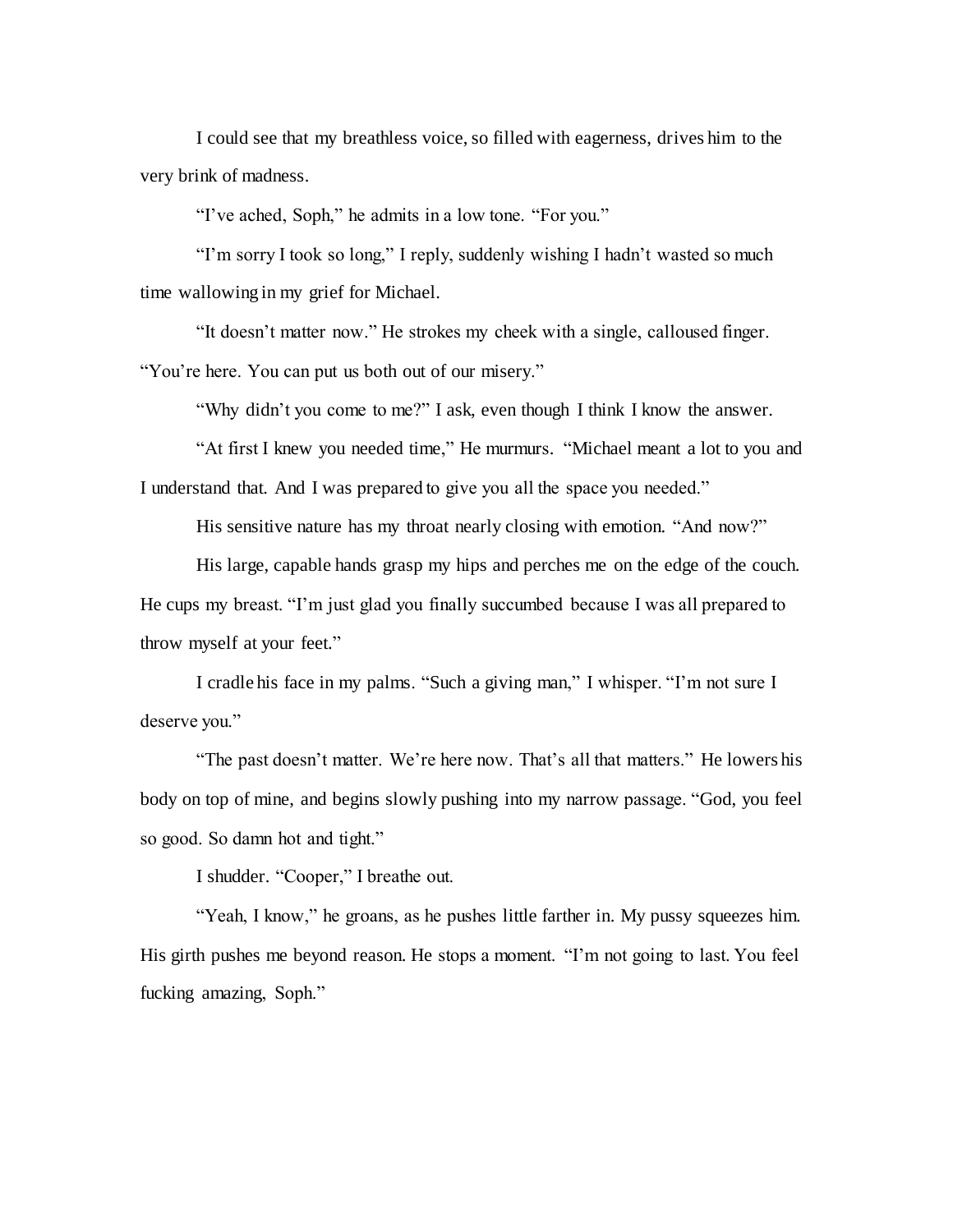His words filled me with excitement. As I become accustom to his size, I start to push my hips against his, driving him in a little more. I ache to push him deep until we're merged as one.

He holds me firm. "If we don't slow down I'm going to come," he admits.

His solid, muscled body appears to be hovering on the brink of ecstasy. The knowledge tears a plea from my lips. "Fill me up, Cooper, please."

Cooper leans down and presses his lips to my throat. "Yes, but not so soon." "Oh."

He continues to tease the jumpy pulse in my neck with his tongue. He inches his way inside of me a little farther. "God, you're big," I mutter. As his cock slides teasingly in and out. My body clenches around him like a fist. We both moan this time.

"Is it too much?" he asks. Even in his burning state he worries about hurting me and my heart melts a little more.

"It's just right," I tell him, knowing it's nothing short of the truth. Cooper is made for me. We are made for each other.

My lips part. The heat filling my cheeks and neck accompanied by my words seem to spur him on. He starts moving in a sensual rhythm, sliding in and out, taking his time, filling me to the hilt. It's not enough, would never be enough. He lifts up and hooks his arms beneath my knees and spreads me wider, then thrust in hard, fast.

He never takes his eyes from mine, never leaves me to drift alone. When my lashes begin to close in an attempt to hold in the exhilarating sensations, Cooper's harsh, "No." causes me to open them wide. "Keep those pretty eyes trained on me. Don't close me out. Never again."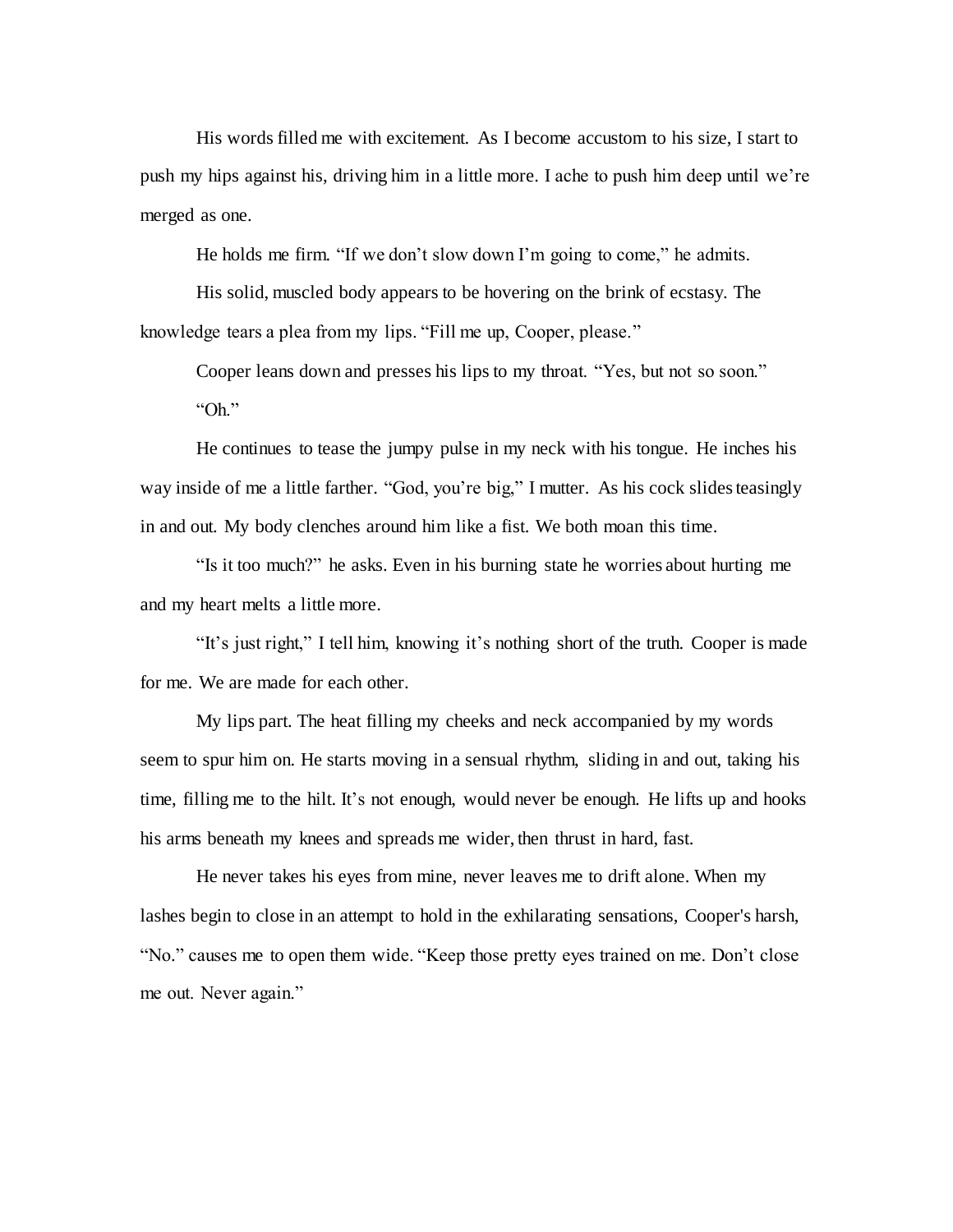I hear his words and watch the strain on his face and the sweat on his brow. He's holding back, maintaining control. I didn't want him to be controlled. Never that. I want him as wildly uninhibited as me.

I wrap my legs around his hips and arch my bottom off the bed. The motion pushes his cock inside me so deep that I can barely take a breath. Pleasure steals over me in a wave of molten lava.

"God, Soph, I'm going to lose it if you don't stop," Cooper growls.

The muscles in his neck strain and his sinewy arms anchor me to him, effectively keeping me in place, forcing me to surrender. As Cooper reaches between our bodies and caresses my clit with one talented finger, stroking my wet heat, I shatter. I shout out his name as an explosive climax rushes though me. Tearing me in a million pieces.

That's all it takes. Cooper drives into me fast and hard, pumping like a man crazed with desire. Suddenly, he joins me, pouring every ounce of his seed inside of me. The warmth of his come fills me clear to my soul.

Several minutes later, Cooper is pouring soap into his hands and begins washing me. The hot spray of water surrounds us both with heat. It isn't long before I'm getting stirred up all over again.

Our shower takes much longer than necessary and yet I didn't want it to end.

Afterwards, he talks me into staying the night, not that it took much convincing. I want to be with him. Every second of the day. I'm in love with him. But does he feel this way for me?

As I begin to drift into sleep safely tucked into his embrace, Cooper's deep, sexy voice rouses me. When my gaze meets his, he says, "I love you with all my heart."

My heart swells with hope for the first time since losing Michael. "I was so afraid you didn't," I tell him, baring my soul.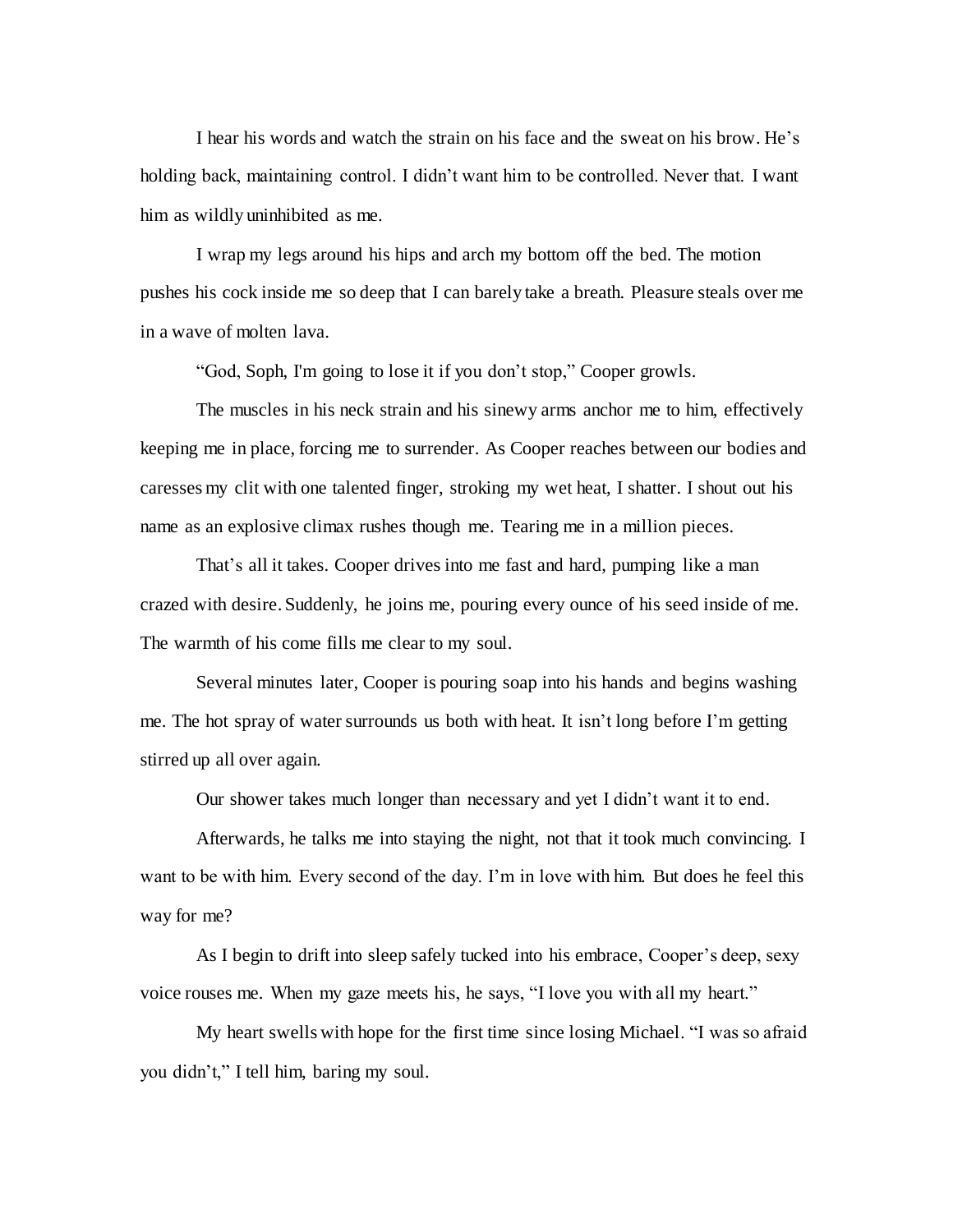He frowns and strokes my hair away from my face. "You should know better than that. Have I not shown you how much I care, Soph?"

"I'm sorry," I murmur. "So sorry I doubted you. I love you so much and it scares me to feel so deeply." Tears fill my eyes, but I don't care. "I never wanted to be so vulnerable with a man again. Michael's death destroyed me."

Cooper leans down, placing both hands beside my body, caging me in. "You love me?"

I nodded, my chest filling with the warmth of our love for each other.

His lips brush mine, gently, sweetly, then he raises up an inch and groans, "It's okay to be careful to guard your heart. Just don't guard it against me."

"At first it felt wrong because you're my assistant. You were a part of my life with Michael," she explained.

"And now?"

"Now I know that Michael wouldn't want me to grieve for him forever."

"No, he wouldn't," he agrees.

"And I can't imagine living without you." It's true. Cooper is the best sort of man. Kind, gentle, loyal. My life with him would not always be easy, I knew that for certain. For all his good points, Cooper is still a very dominating man. I'll butt heads with him quite often. And I wouldn't want him any other way.

"What you had with Michael was special," he murmurs. "I get that. But this love between us is real too. It's deep and rich." His lips brush mine and I'm inflamed by the rush of heat it elicits.

"You make me feel alive," I explain, needing him to know everything. "I'm the luckiest woman alive because I've been given a second chance at love. I don't aim to waste it."